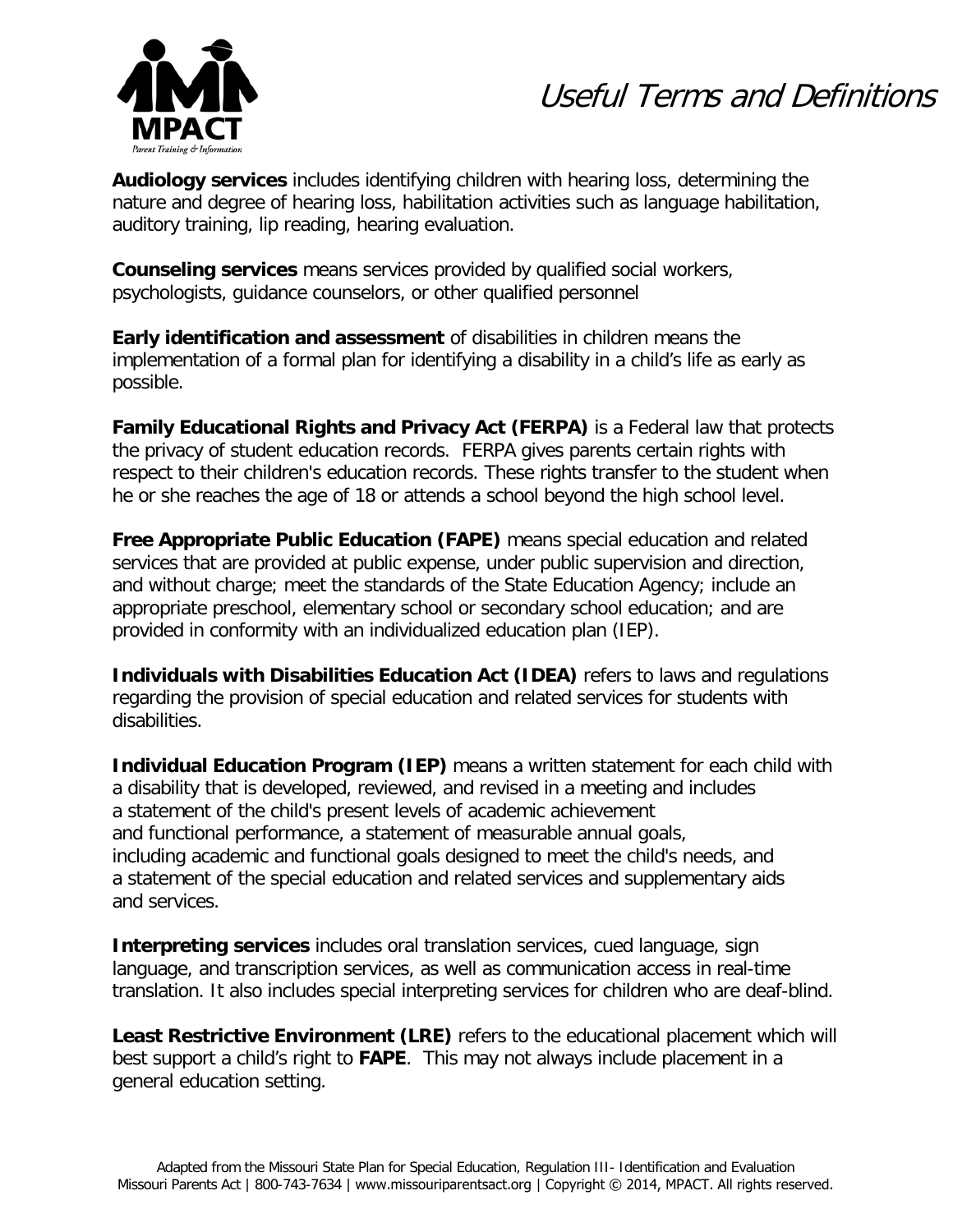



**Local Educational Agency (LEA)** refers to the responsible **public agency**, in providing for the education of children with disabilities within its jurisdiction, must have in effect policies, procedures, and programs that are consistent with the State policies and procedures established under IDEA 34 CFR 300.101 through 300.163 and 300.165 through 300.177 and as defined in the Missouri State Plan for Special Education.

**Medical services** means services provided by a licensed physician to determine a child's medically related disability that results in the child's need for special education and related services.

**Migrant Education and English Language Learning (MELL) Office of Quality Schools** is a service provided by MO DESE to assist LEAs with ensuring that native language issues are resolved. In-depth information is available at [http://dese.mo.gov/qs/me/.](http://dese.mo.gov/qs/me/)

**Native Language** means the language normally used by an individual who is limited English proficient or in the case of an individual with deafness, blindness or with no written language, the mode of communication that is normally used by the individual such as sign language, Braille or oral communication.

**Occupational therapy** means services provided by a qualified occupational therapist, and includes:

- improving, developing and restoring functions impaired or lost through illness, injury or deprivation;
- Improving ability to perform tasks for independent functioning if functions are impaired or lost; and
- Preventing, through early intervention, initial or further impairment or loss of function.

**Orientation and Mobility** means services provided to blind or visually impaired children by qualified personnel to enable those students to attain systematic orientation to and safe movement within their environment in school, home, and community.

**Parent** means a biological or adoptive parent; a foster parent; a guardian authorized to act as the child's parent, or authorized to make educational decisions for the child (but not the State if the child is a ward of the State; an individual acting in place of a biological or adoptive parent (including a grandparent, stepparent, or other relative) with whom the child lives, or an individual who is legally responsible for the child's welfare; or a surrogate parent who has been appointed.

A biological or adoptive parent, when more than one person is qualified as a 'parent' must be assumed to be the 'parent' for purposes of making educational decisions,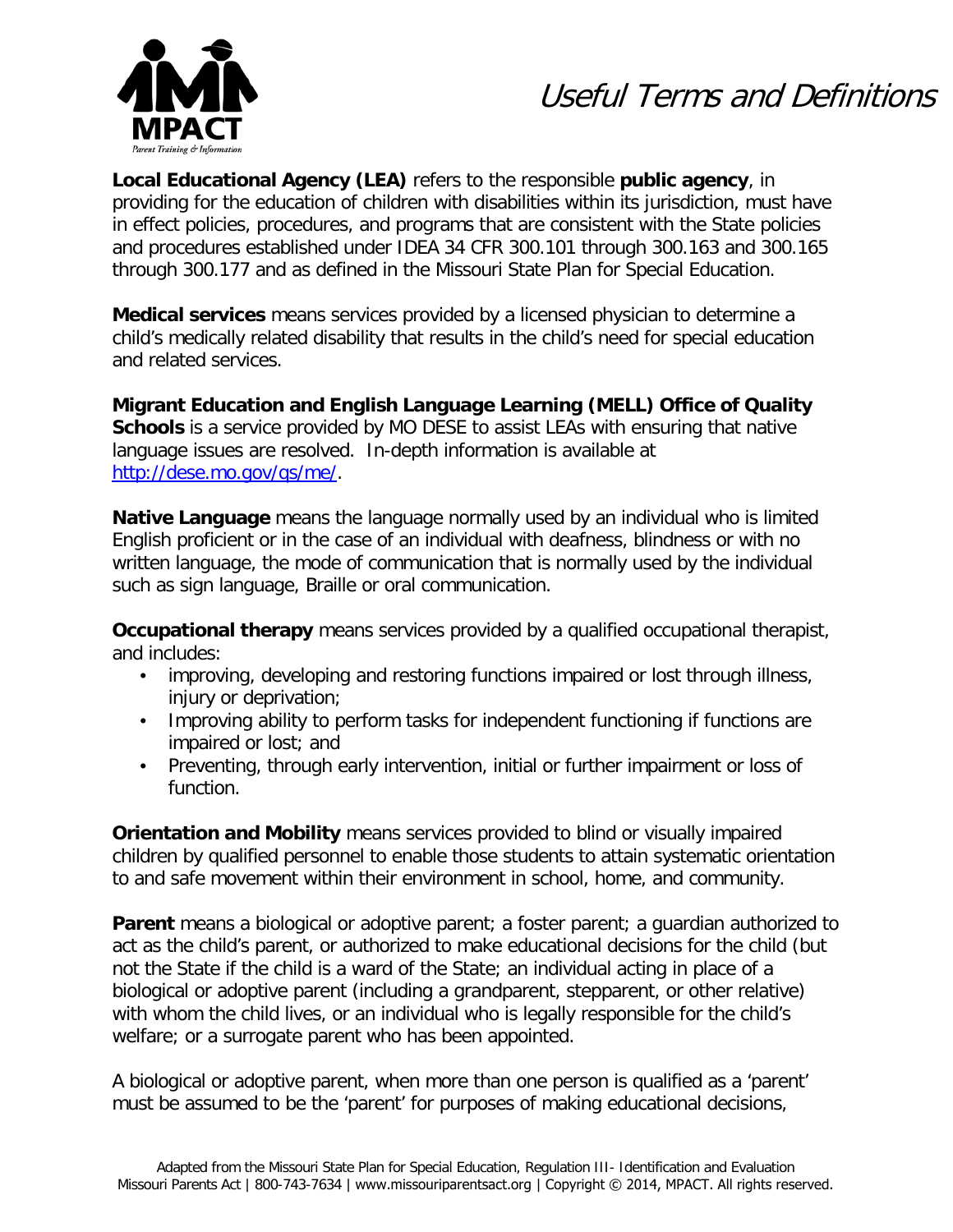

# Useful Terms and Definitions

#### Parent continued

unless the biological or adoptive parent does not have legal authority to do so. If court order or decree identifies a specific person or persons as the 'parent' of a child or to make educational decisions on behalf of the child, then that person shall be determined the 'parent' for this section.

**Parent Counseling and Training** means assisting parents in understanding the special needs of their child; providing parents information about child development; and holding parents to acquire the necessary skills that will allow them to support the implementation of their child's IEP or IFSP.

**Personally identifiable information** means information that contains the name of the child, the child's parent, or other family member; the address of the child; a personal identifier, such as the child's social security number or student number; or a list of personal characteristics or other information that would make it possible to identify the child with reasonable certainty.

**Physical therapy** means services provided by a qualified physical therapist.

**Physical Education** means the development of physical and motor fitness, fundamental motor skills and patters; and skills in aquatics, dance and individual or group games and sports (including intramural and lifetime sports); and also includes special physical education, adapted physical education, movement education, and motor development.

**Private or parochial school** is any nonpublic not for profit private school, home school or religious/parochial school.

### **Psychological services** include:

- Administering psychological and educational tests and other assessment procedures;
- Interpreting assessment results;
- Obtaining, integrating, and interpreting information about child behavior and conditions relating to learning;
- Consulting with other staff members in planning school programs to meet the special education needs of children indicated by psychological tests, interviews, direct observation, and behavioral evaluations;
- Planning and managing a program or psychological services, including psychological counseling for children and parents; and
- Assisting in developing positive behavioral intervention strategies.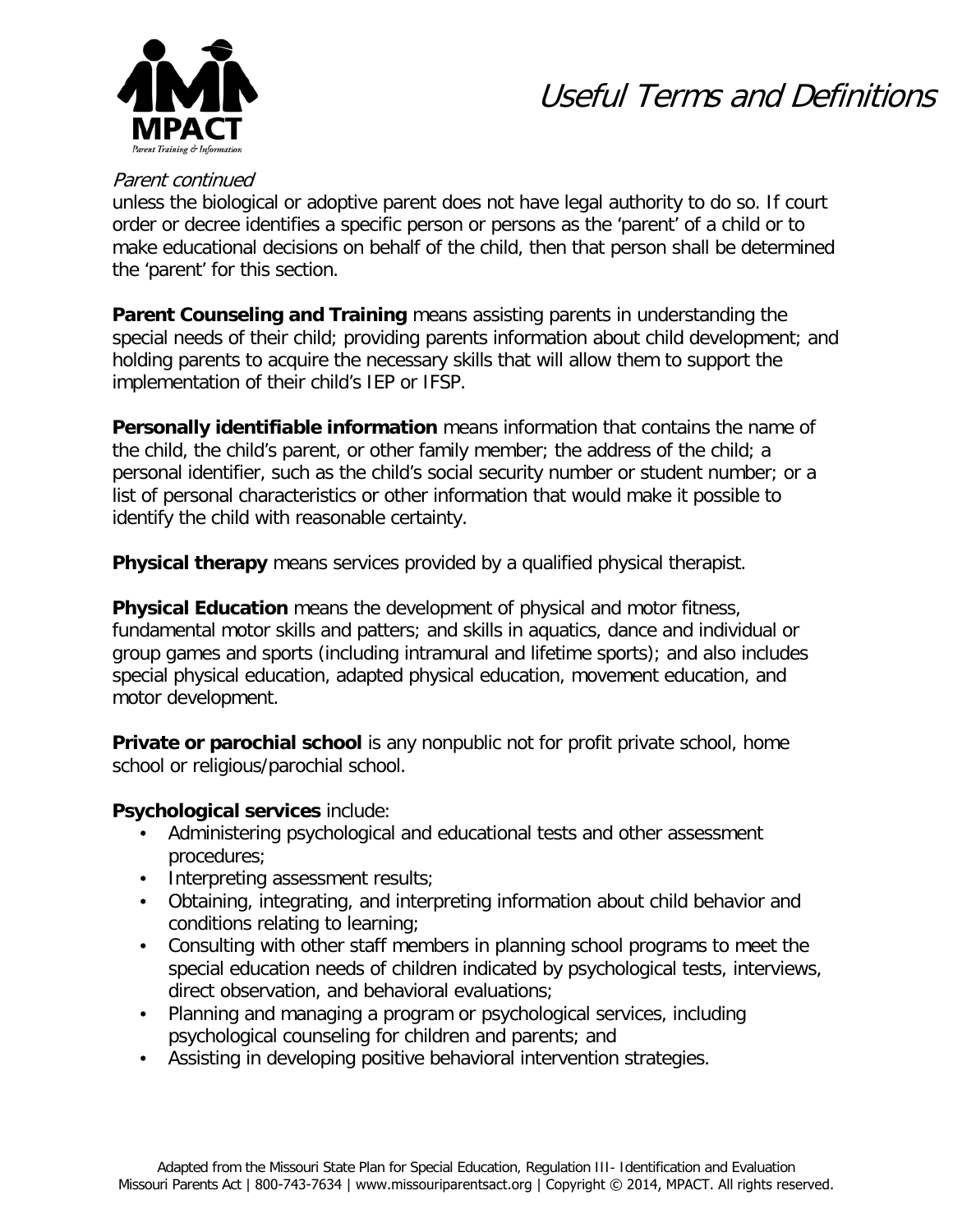# Useful Terms and Definitions



**Public Agency** includes the state education agency (SEA), other state agencies, LEAs, public charter schools that are not otherwise included as LEAs and are not a school of an LEA and any other political subdivisions of the State that are responsible for providing education to children with disabilities.

**Recreation** includes assessment for leisure function, therapeutic recreation services, recreation programs in schools and community agencies, and leisure education.

**Rehabilitation counseling services** includes services provided by qualified personnel in individual or group sessions that focus specifically on career development, employment preparation, achieving independence, and integration in the workplace and community of a student with a disability. The term also includes vocational rehabilitation services provided to a student with a disability by vocational rehabilitation programs funded under the Rehabilitation Act.

**Related services** means transportation and such developmental, corrective, and other supportive services as are required to assist a child with a disability to benefit from special education, and includes speech-language pathology and audiology services, interpreting services, psychological services, physical and occupational therapy, recreation, including therapeutic recreation, early identification and assessment of disabilities in children, counseling services, including rehabilitative counseling, orientation and mobility services, and medical services for diagnostic or evaluation purposes. Related services also include school health services and school nurse services, social work services in school, and parent counseling and training.

**School health services and school nurse services** means health services that are designed to enable a child with a disability receive FAPE. School nurse services are services provided by a qualified school nurse or other qualified personnel.

**Social work services** include preparing a social or developmental history on a child, group or individual counseling with the child and family; working with parents and others to address problems that affect the child's adjustment in school; mobilizing school and community resources to enable the child to learn as effectively as possible in his or her educational program; as well as assisting in developing positive behavioral intervention strategies.

**Special Education** means specially designed instruction, at no cost to the parents, to meet the unique needs of a child with a disability, including –

- instruction conducted in the classroom, in the home, in hospitals or institutions, and in other setting; and
- instruction in physical education
- Speech language pathology , travel training, vocational education